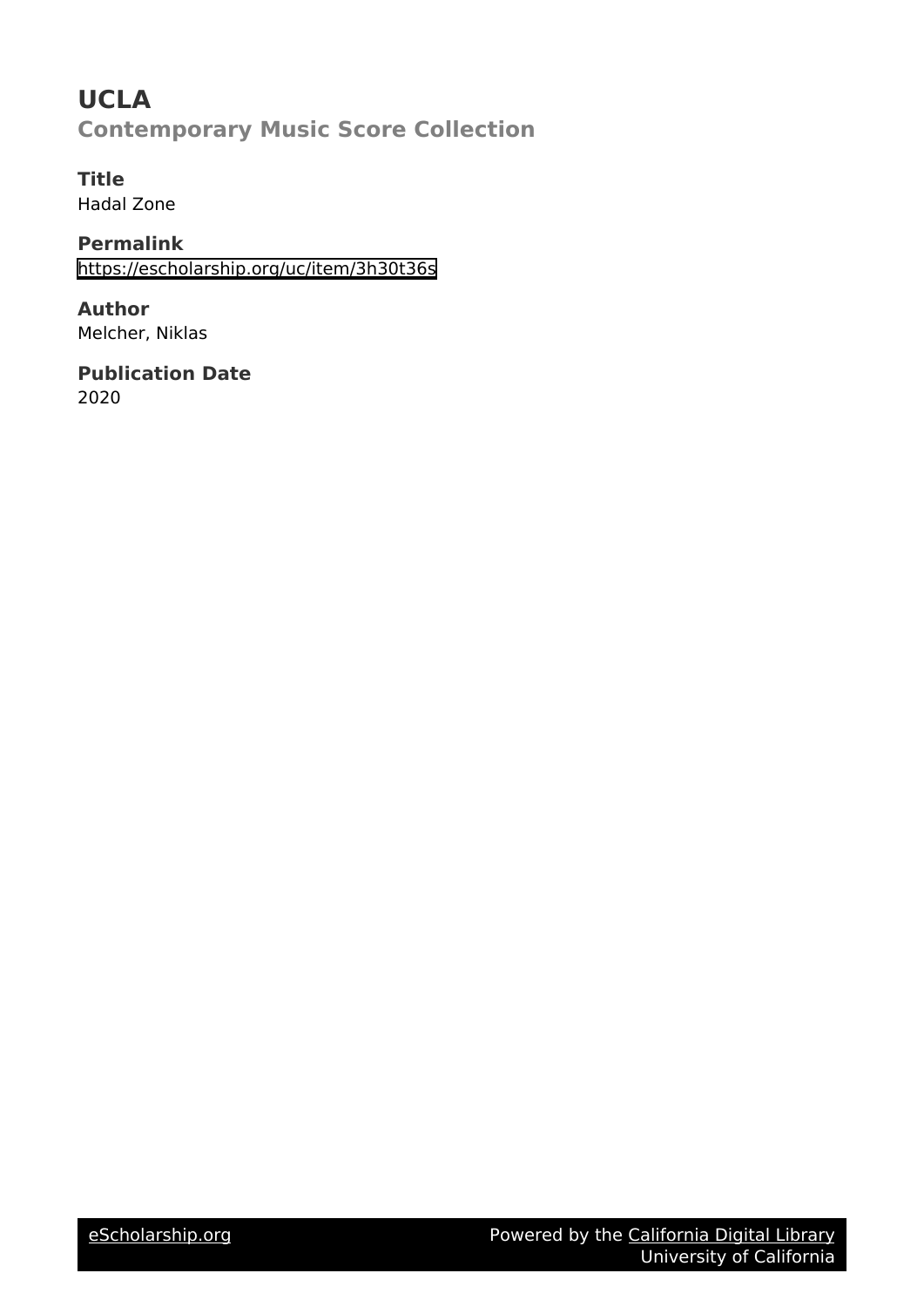# NIKLAS MELCHER HADAL ZONE

 $-8178 m$ 

February 2020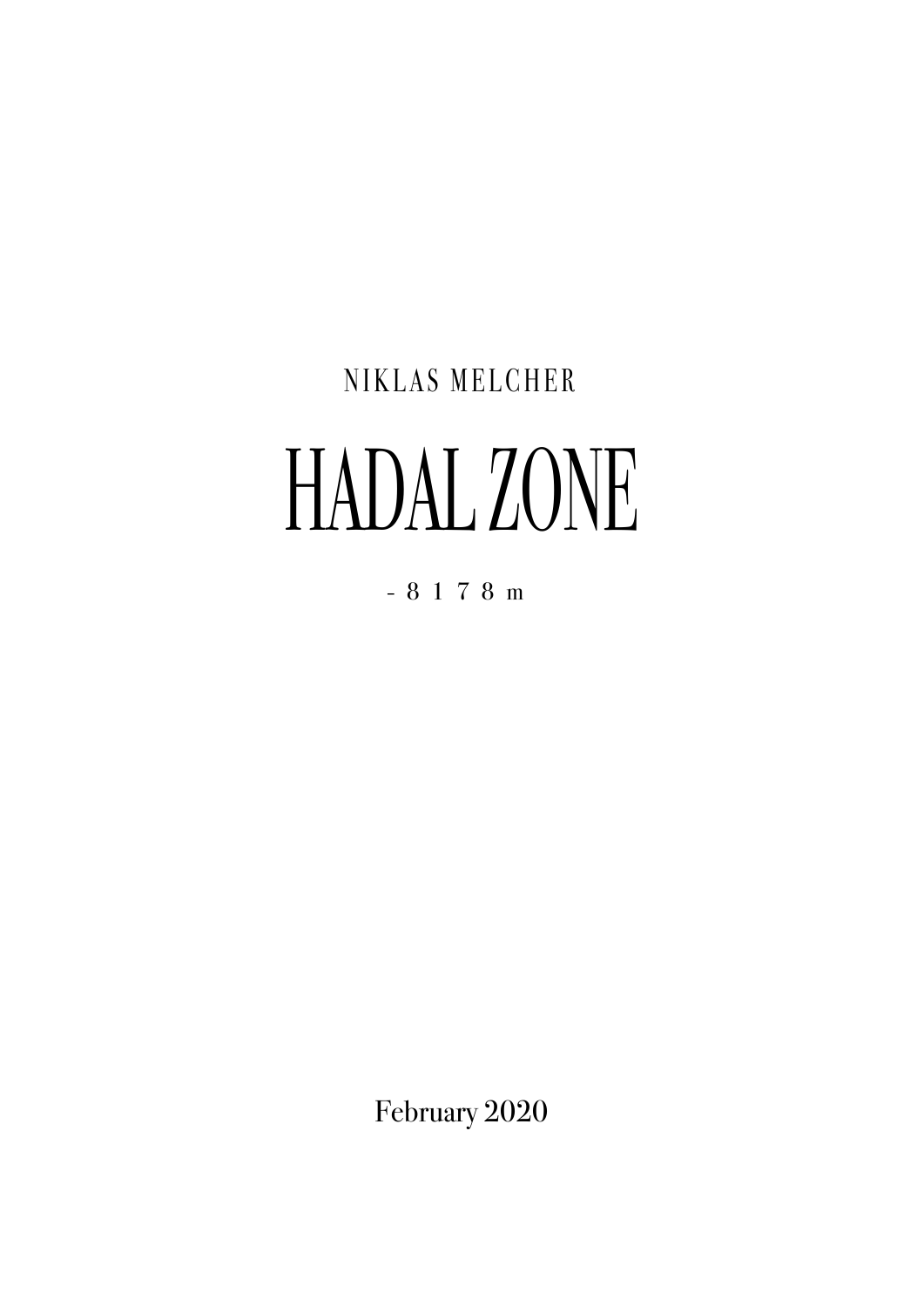### **HADALZONE**

*The HADAL ZONE (named after the realm of Hades, the underworld in Greek mythology) is the deepest region of the ocean lying within oceanic trenches and is found from a depth of around 6,000 to 11,000 metres.* 

*Marine life decreases with depth, both in abundance and biomass, but there indeed is a range of organisms in the HADAL ZONE. In 2014 the, at the time, deepest living fish was filmed at a depth of 8,145m. The record was recently surpassed when another snailfish was filmed at a depth of 8,178m in the Mariana Trench. The species in these deepest records remain undescribed, but it has been referred to as the "ethereal snailfish". In an interview deep-sea biologist Alan Jamieson, who was involved in the 2014 expedition, described the body of the fish as "incredibly delicate". "You can see its liver through the side of the fish," Jamieson says. "It's like tissue paper being dragged through the water." And the way it moves, "it's like there's no structure to it" he says. "It just glides."* 

Lack of light and extreme pressure make this part of the ocean difficult to explore. Considering that *humanity is reaching beyond earth, it is astonishing how little we know, not only about the HADAL ZONE, but the deep ocean in general . . .*

(National Geographic, Hadal Ecosystem Studies,Wikipedia)

#### Key





\*\*\*





Cover the aperture of the oboe with your lips and breath in very carefully to produce extremely soft harmonic-like sounds.

Use the fingerings of the suggested pitches while slowly inhaling/exhaling without the reed. Don't change fingerings too often as the aim is to create a constant airy texture.

Use timbre fingerings / harmonic fingerings / double harmonic fingerings, preferably with a very soft, dull and diffuse sound.

Just a (very) long fermata…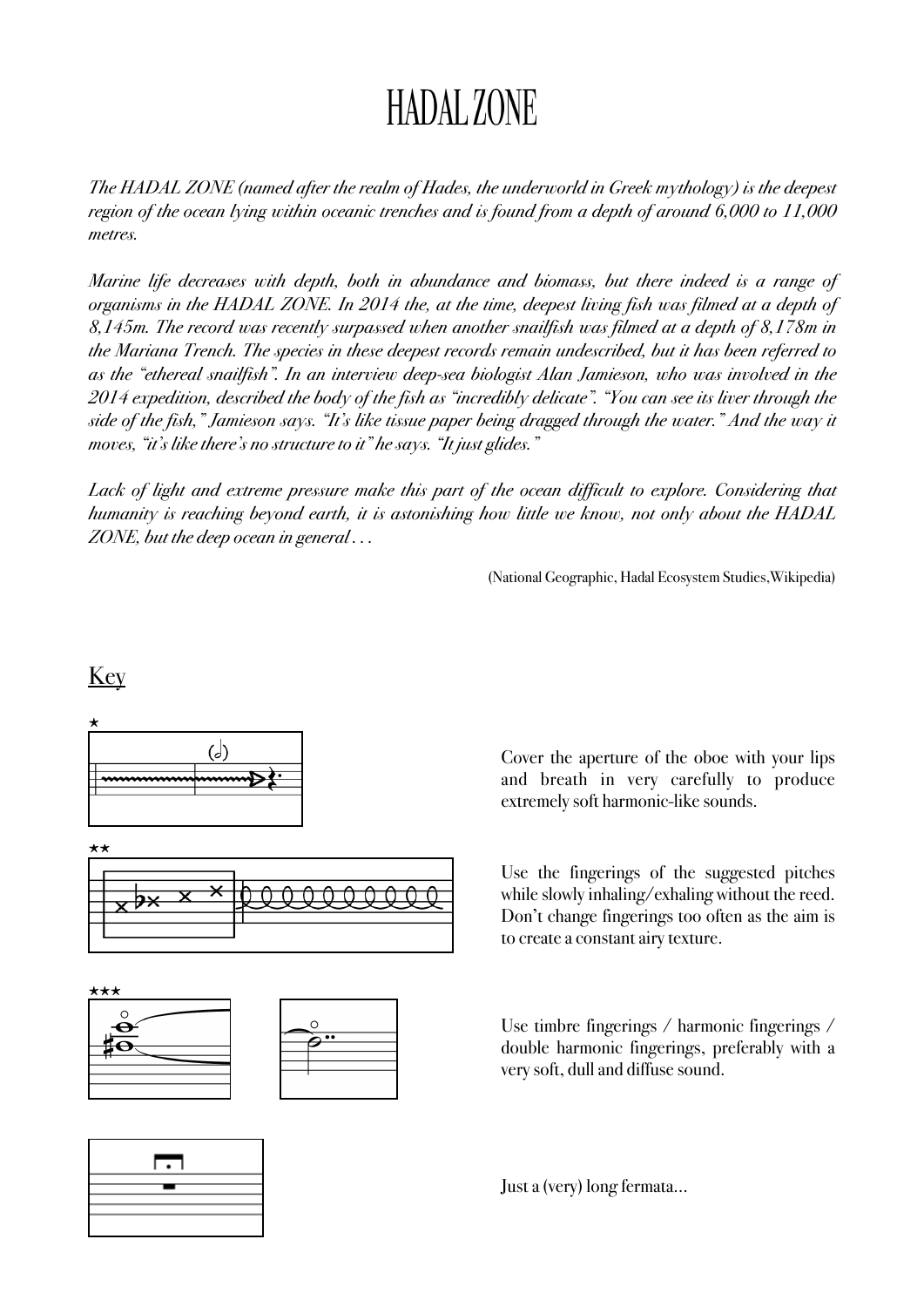

**NIKLAS MELCHER** 





⋇

(col Ped. sempre)

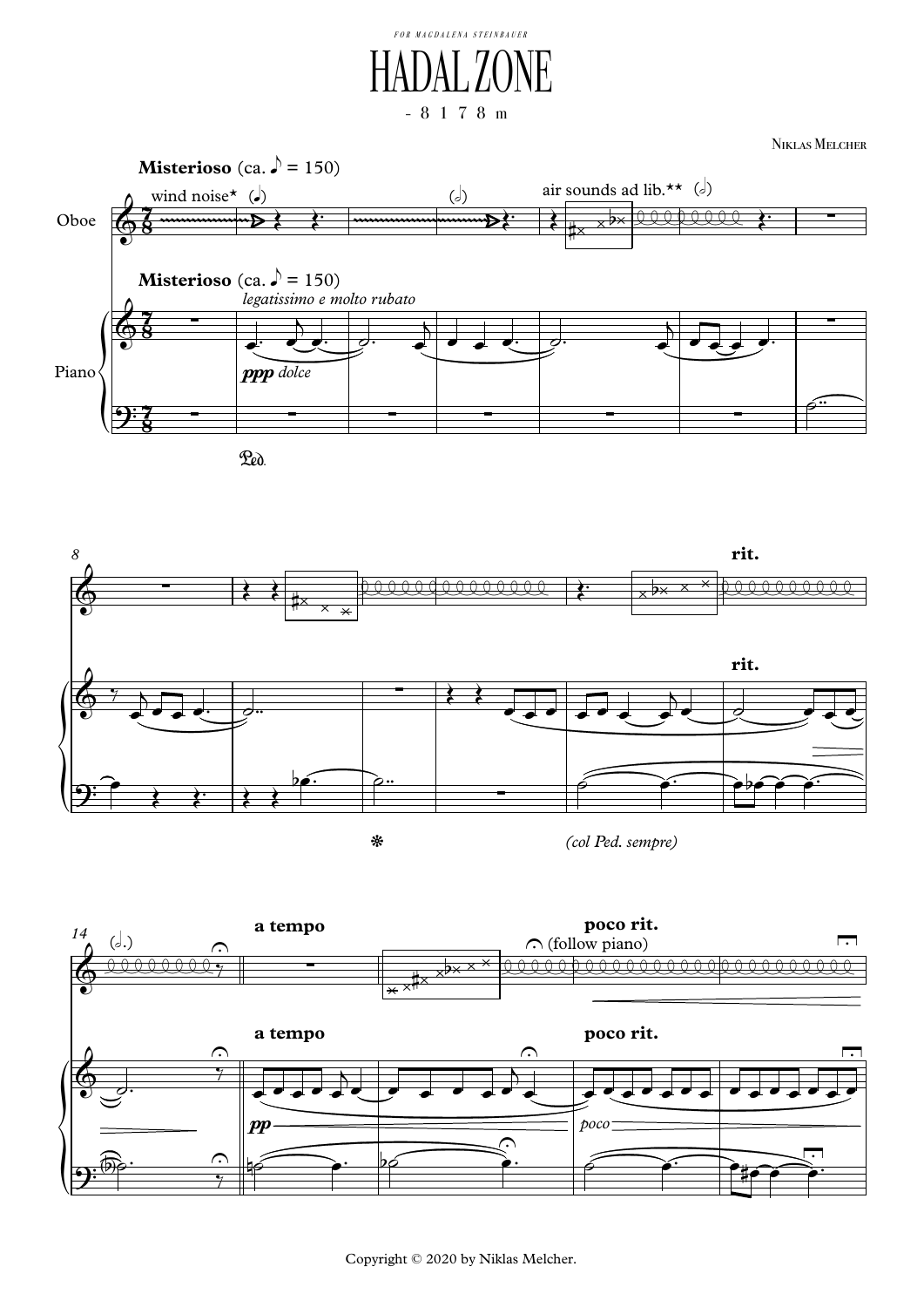$\frac{2}{2}$ HADALZONE

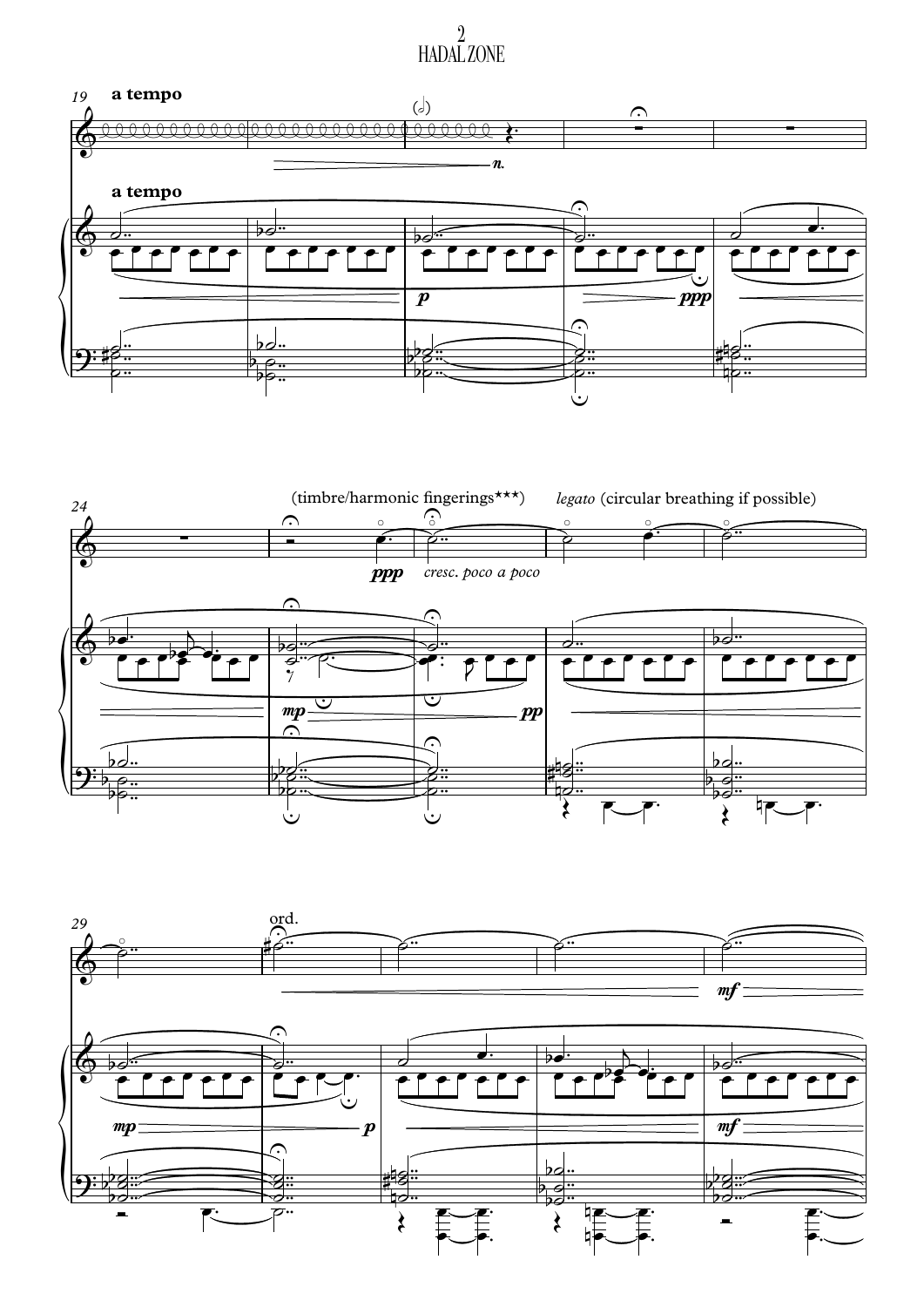## $\frac{3}{14}$  HADAL ZONE





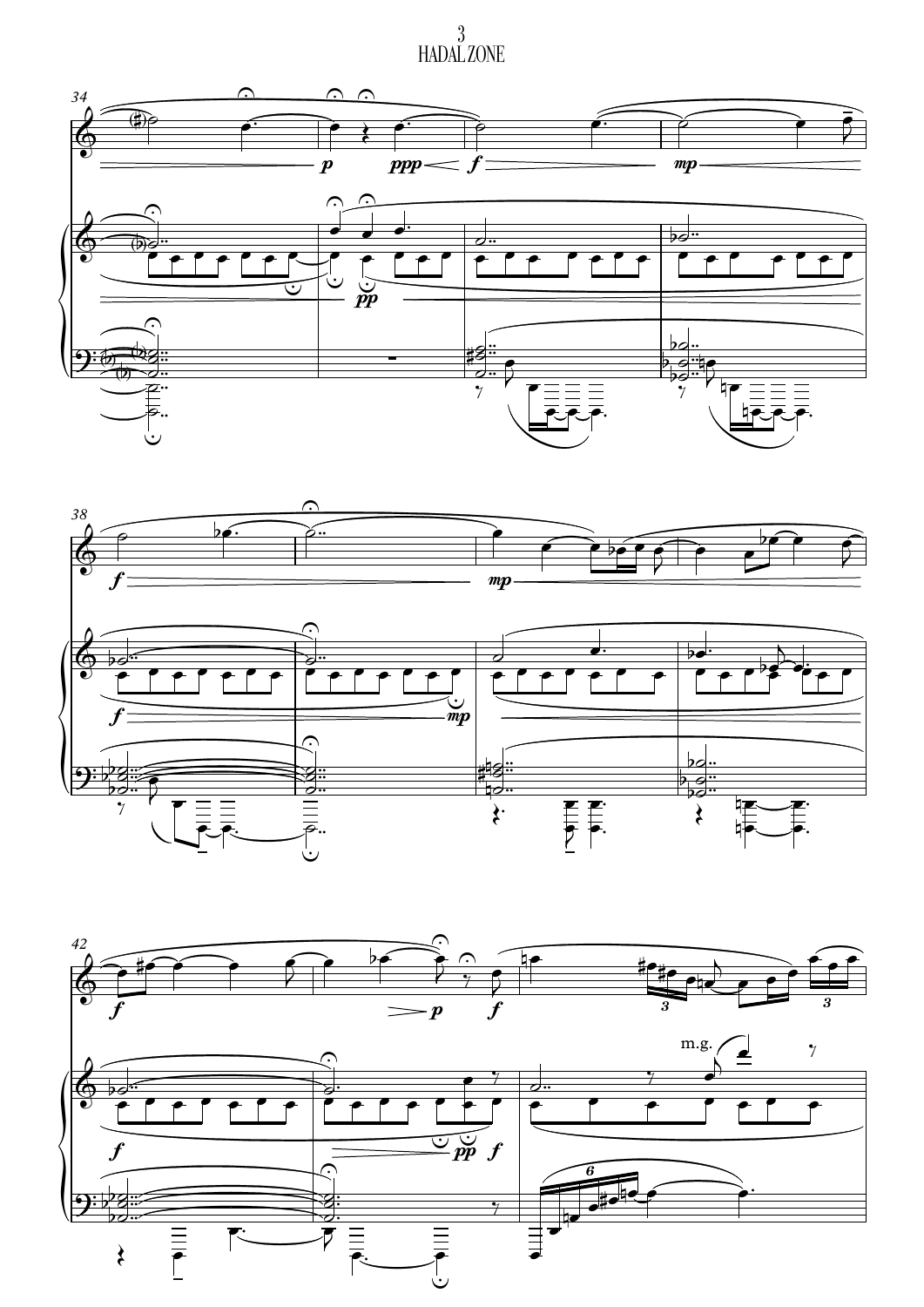HADAL ZONE





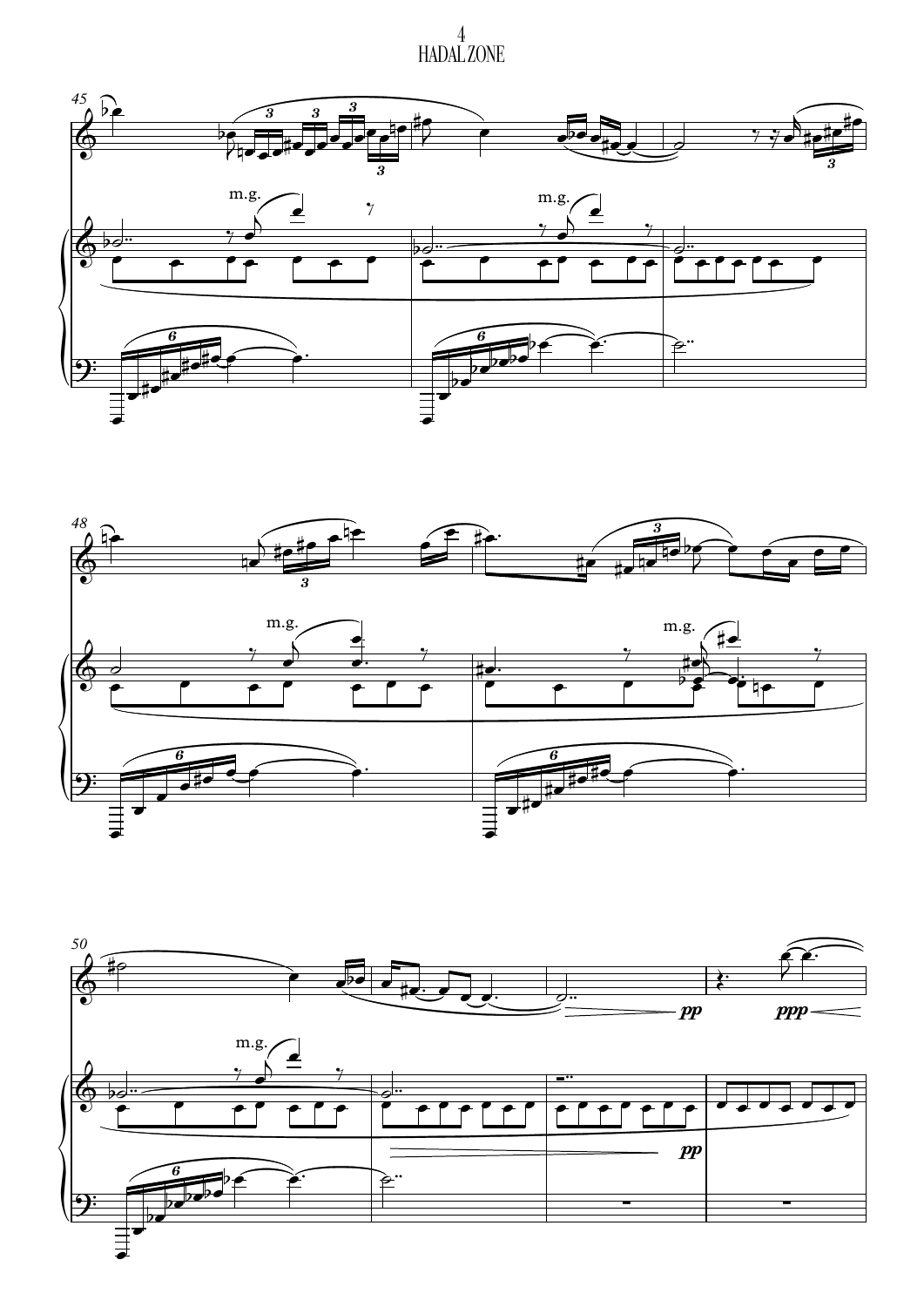$\frac{5}{2}$  HADAL ZONE

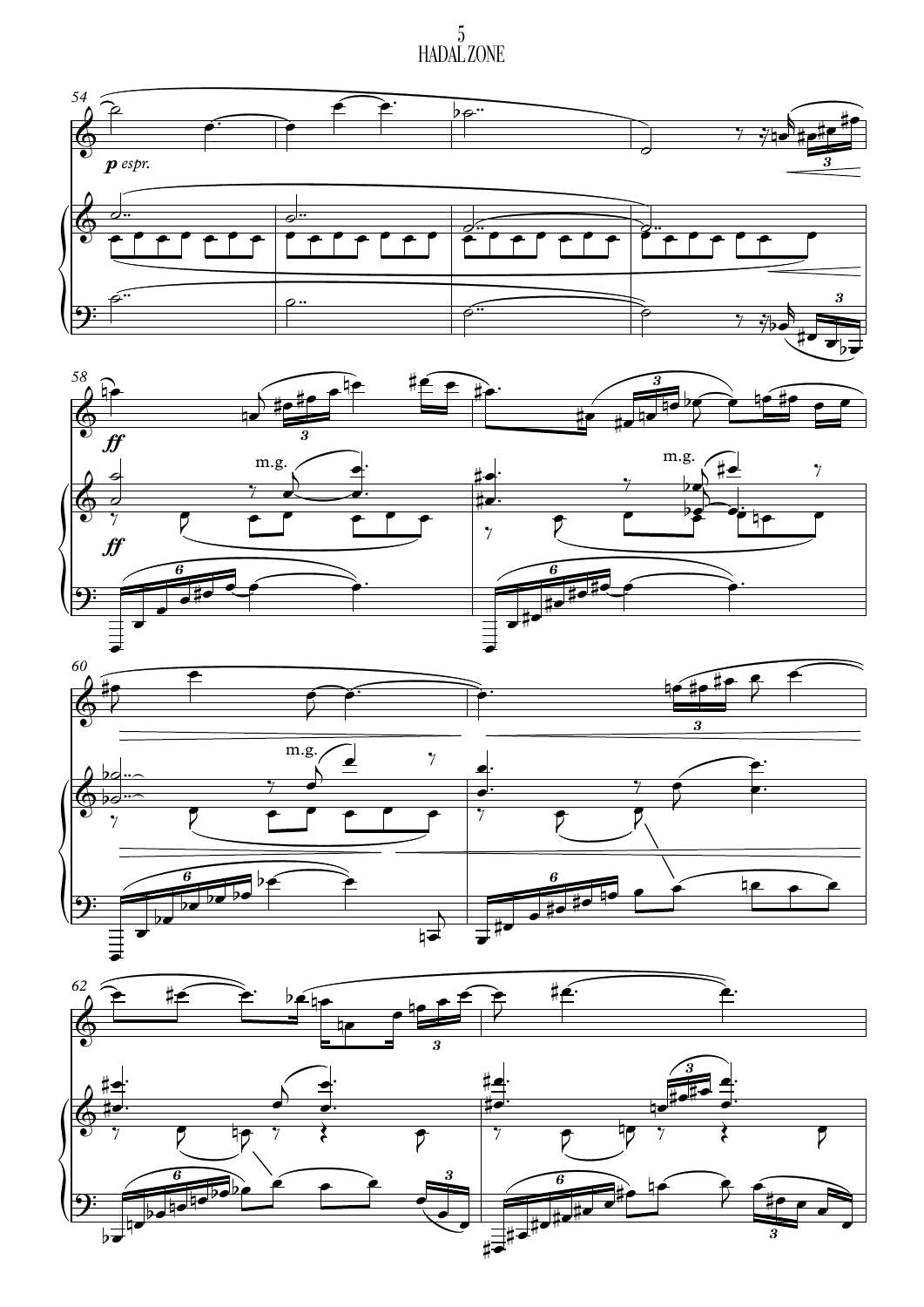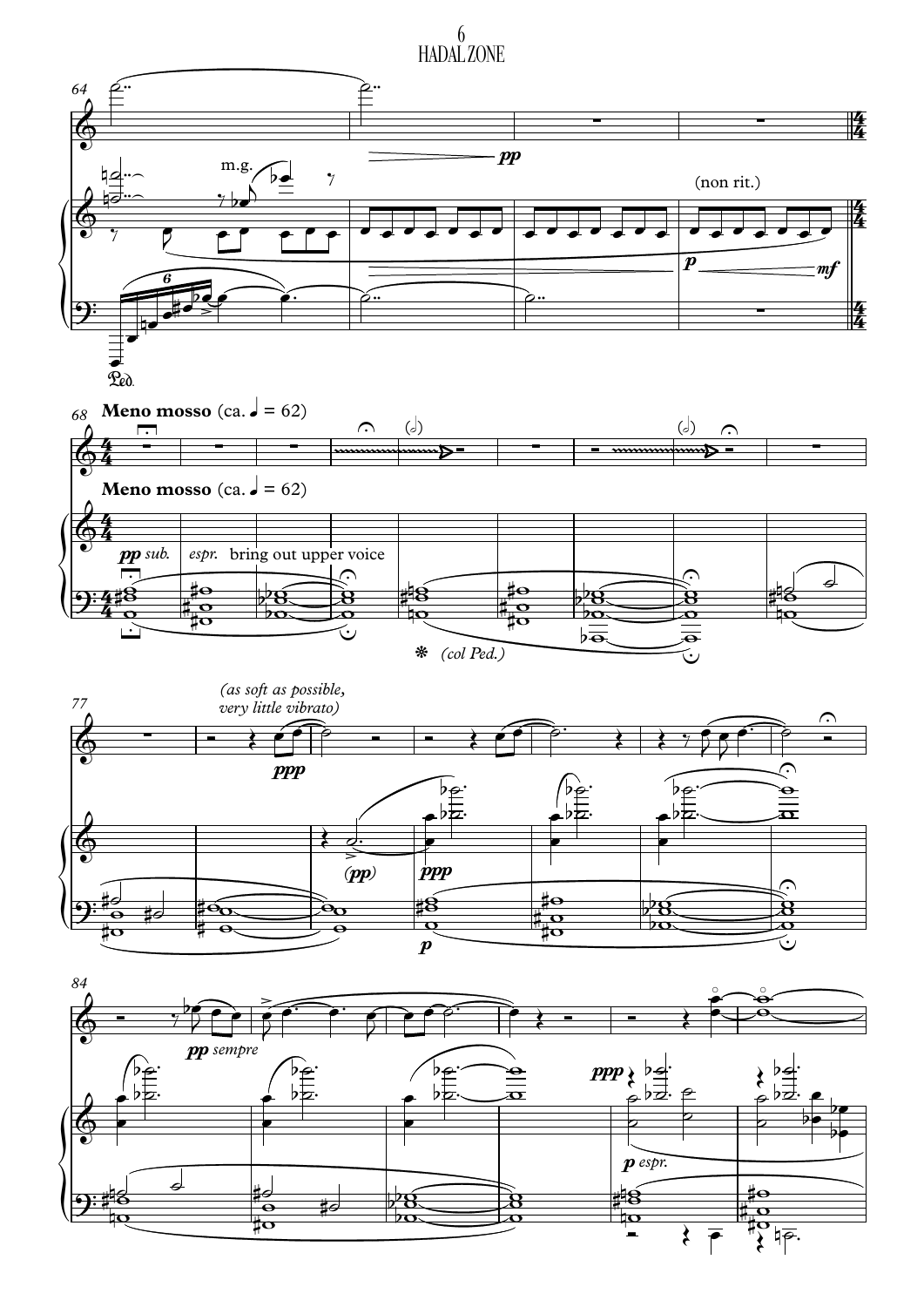$\frac{7}{14}$  HADAL ZONE





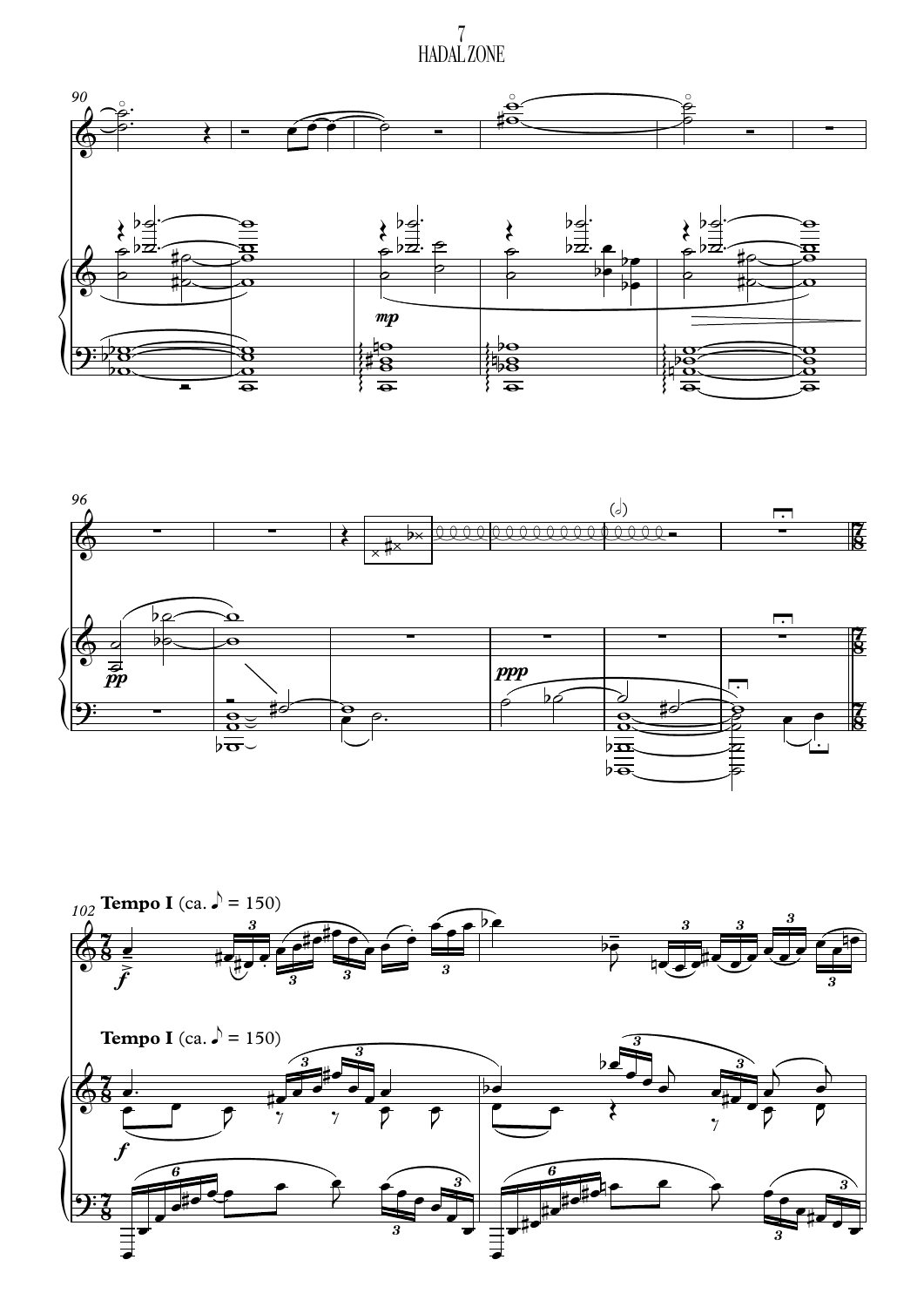$\begin{array}{c} 8 \\ \text{HADAL ZONE} \end{array}$